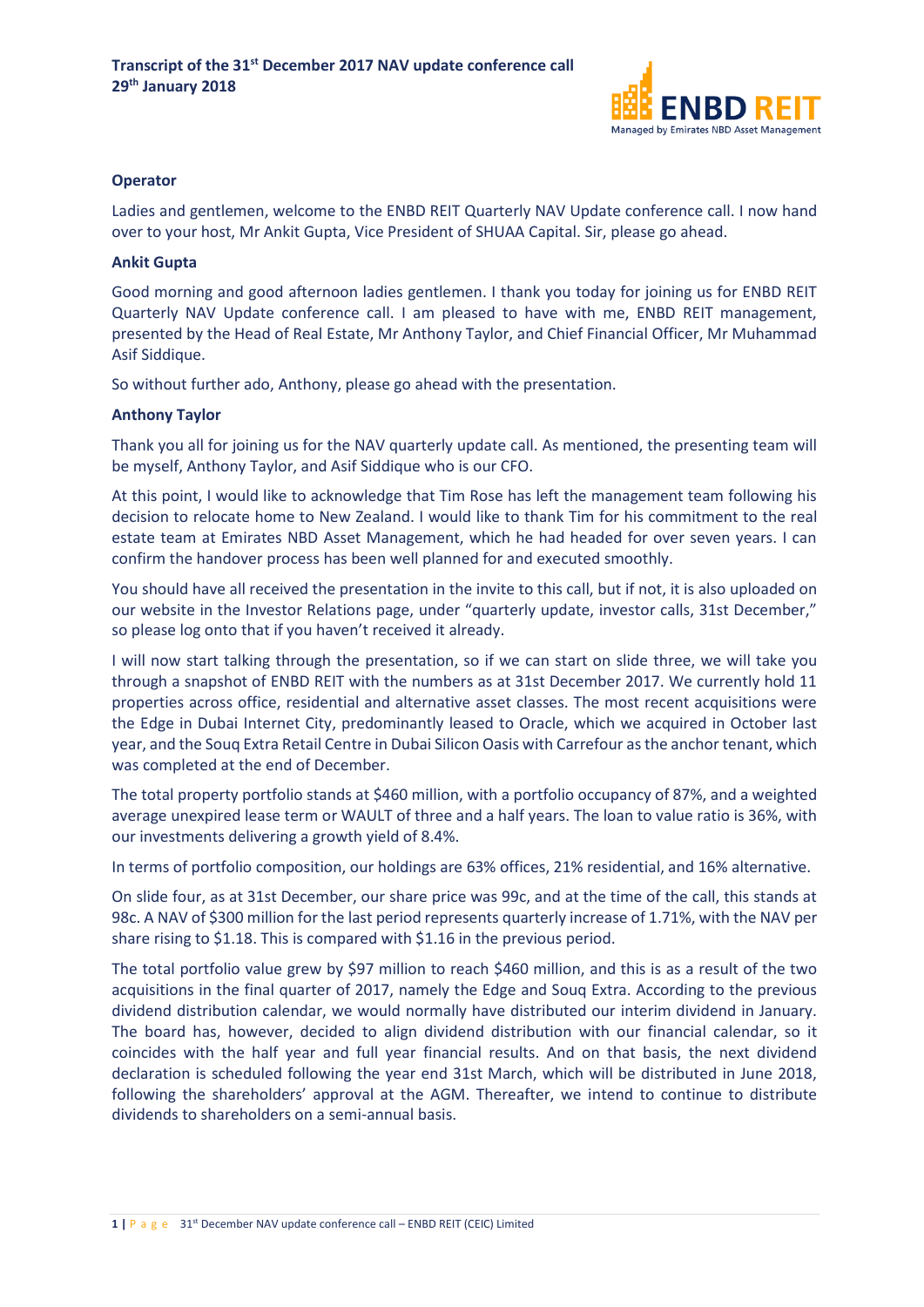

Moving onto slide five, we will now run through the NAV highlights for the quarter. The property portfolio value stands at \$460 million. Our cash position is now \$15 million, and a gross asset value (GAV) of \$468 million. As mentioned previously, NAV per share has increased in the previous quarter to reach \$1.18, with the NAV increasing to 300 million. We have continued to increase our loan-tovalue ratio which now stands at 36%, with the aim of reaching a 45% LTV across the portfolio. The gross yield on the NAV is 12.12%, giving the REIT a net yield of 6.7%.

On slide seven, as you can see, our assets are spread over a number of strategic locations in Dubai, which we have identified showing strong growth potential. These range from commercial districts such as the DIFC, Dubai Internet City, and Dubai Healthcare City to upcoming areas in Dubailand, such as Remraam, where we hold our residential and education assets, as well as the student accommodation building in the form of Uninest, which is situated close to Academic City.

Looking ahead, we remain open to acquiring properties in other areas in Dubai, as well as Abu Dhabi and the Northern Emirates, provided the target assets meet our investment criteria of long-term leases, stable income generation, and potential for capital appreciation.

We will now move onto slide eight. Looking at the assets across the portfolio, we will focus on a few features of particular note. In the office sector, starting with our largest asset, Al Thuraya 1 in Dubai Media City. We saw a reduction in the occupancy to 87%, resulting from tenant turnover during this period. 24,000 square feet of office space is now vacant, and that is starting to fill up again in the New Year. Upgrades of the CCTV systems to improve safety and security in the building were concluded during the last quarter of 2017.

At the Edge, our second largest holding, we acquired last quarter in 2017, we are in the process of transferring the facilities management contract over into our name, and I will cover more details on this acquisition a little later on. We did touch on it in our last call, but it is probably good to refresh as it happened in this quarter as well.

At Burj Damam located in DIFC, we are currently witnessing a strong improvement in occupancy. We will be making a formal announcement soon as some of the lease agreements are in final stages of completion, but please note, we expect the occupancy level to have a substantial jump in this coming quarter. We continue to receive strong interest in the remaining vacant space with over 60,000 square feet worth of enquiries in the last three months.

Occupancy in Dubai Healthcare 49 remains strong, with only two units available to lease. We have had strong interest in 6,000 square feet from existing and new tenants and are installing energy saving lighting to reduce power consumption and improve efficiency in the building. In our other healthcare property, Dubai Healthcare 25, occupancy is also strong with additional units booked and refurbishment works which have been completed on the first floor washroom.

Moving on now to slide number nine and our residential portfolio. Occupancy at Binghatti Terraces in Dubai Silicon Oasis has reached a pleasing 95%, with all annual maintenance contracts now in place for the building. If you recall, the occupancy was at 70% in the last quarter, so this represents a significant growth since the building began leasing in July 2017.

At Remraam, our occupancy has moved to 60%, again, strong improvement on last quarter's 38%, and refurbishment works on the vacant units continue, which will likely be completed by the end of this month, so we expect to see strong leasing trend to continue in this building, as it is well priced in an affordable residential market.

Occupancy at Arabian Oryx House in Barsha Heights fell to 90% during the period, due mainly to downward pressure on asking rentals in the area.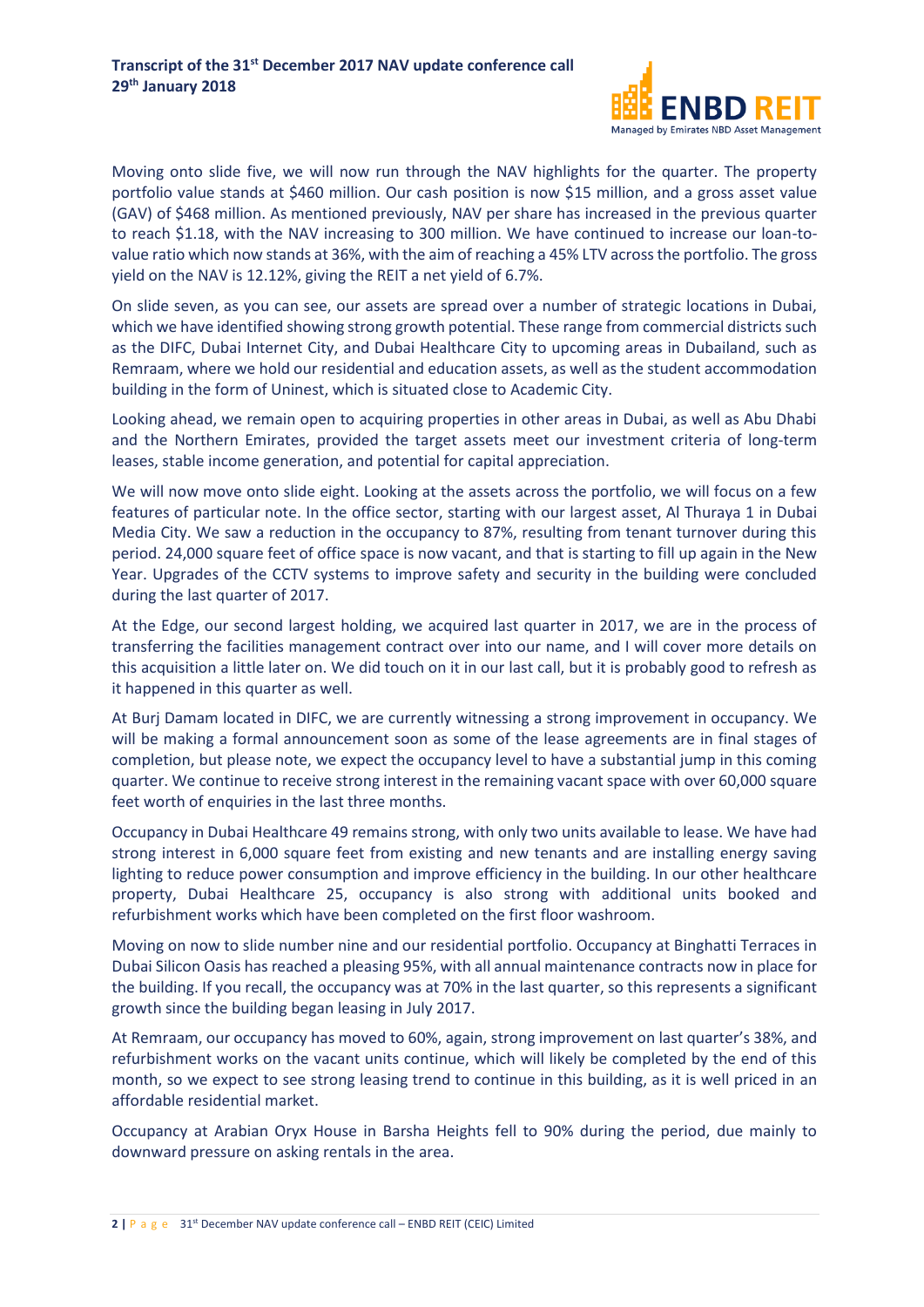

We will now move onto slide number 10, which shows our alternative segment in the portfolio. At South View School which we acquired last year, construction is progressing on track with a total spend of AED 12.3 million to date. The school is set to open to students at the start of the 2018/2019 academic year, and key personnel has already been appointed to manage that operation. The alternative portfolio was boosted in size and value by the acquisition of the Souq Extra Retail Centre located in Dubai Silicon Oasis, which is in ENBD REIT's first retail asset. We will, again, go through this transaction in a bit more detail later.

Uninest in Dubailand remains 100% with a weighted unexpired lease term of 6.4 years, and a gross rental yield from the property at 7.8%.

As you will see on slide 11, we have a number of high quality tenants renting floor space across the portfolio. A few that stand out are Oracle who are in the Edge building, and whose brand is also on the building. Snapchat are also a tenant in the Edge Building; Huawei's Dubai office is located in our Al Thuraya 1 Tower building. Oldendorff, Squire Patton Boggs and CMS offices are in Burj Damam and Lilly and Dräger who both rent our unit in our DHDC property.

Moving onto slide 12, we will take a look at our most recent acquisition, which was Souq Extra. So this property is a 36,000 square foot community retail centre in Dubai Silicon Oasis. It is 100% leased to 42 retail tenants, including Carrefour Market, KFC, McDonald's and Starbucks. The centre has 25 units as well as a number of kiosks. We have acquired the first phase of the development for AED 84 million, with a commitment to acquiring the adjoining 45,000 square foot phase two on completion, and completion is expected to be towards the end of 2018. Construction for phase two is expected to start in Q1 this year. The property is managed by Souq Extra and has a rental guarantee provided for the first two years at no cost for either phase one or phase two. And this delivers a net return of 8% on cash, and 11% on equity, applying a 50% loan to value ratio.

Moving onto slide 13, a quick review of the Edge transaction, which we acquired in October last year. It is home to blue chip tenants, including Oracle, Snapchat, and McGraw-Hill. This is a prime A-grade property in Dubai Internet City with 233 parking bays, which is a high parking to office ratio for that area. It is 100% occupied and it delivers a return on equity of 9%, and a net yield on cash of 6.6%.

I will now hand over to Asif; he will take you through the financial highlights for the quarter.

## **Asif Siddique**

Thanks, Anthony. As we move to slide 15, you can see a summary of our "Funds from Operations." The graph on this slide, we can see a quarterly increase on gross income from \$7.3 million in September to \$9.1 million in December. This increase of \$1.8 million is mainly due to the acquisition of Edge at the beginning of this quarter and Souq Extra at the end of this quarter. It also resulted from the impact of improved occupancy in the residential portfolio.

On a year-to-date basis, gross income was \$23.9 million. In terms of unrealised gains, the valuations in the second quarter were flat. However, it rose by \$1.4 million in the third quarter and on a year-todate basis it stands at \$4.1 million.

Looking at the total income graph, which has fallen in the second quarter, we now have seen an increase of over \$3 million to reach \$10.5 million as at 31st December. The year-to-date total income stood at just over \$28 million at the end of the quarter. Quarter two has been a challenging quarter due to the following: valuations were flat, there was a significant drop in residential occupancies and cash received at IPO had not yet been deployed, which resulted in low yields in the quarter, but also for the year. Now, we have fully deployed the cash and occupancies are improving, so we envisage quarterly returns going forward.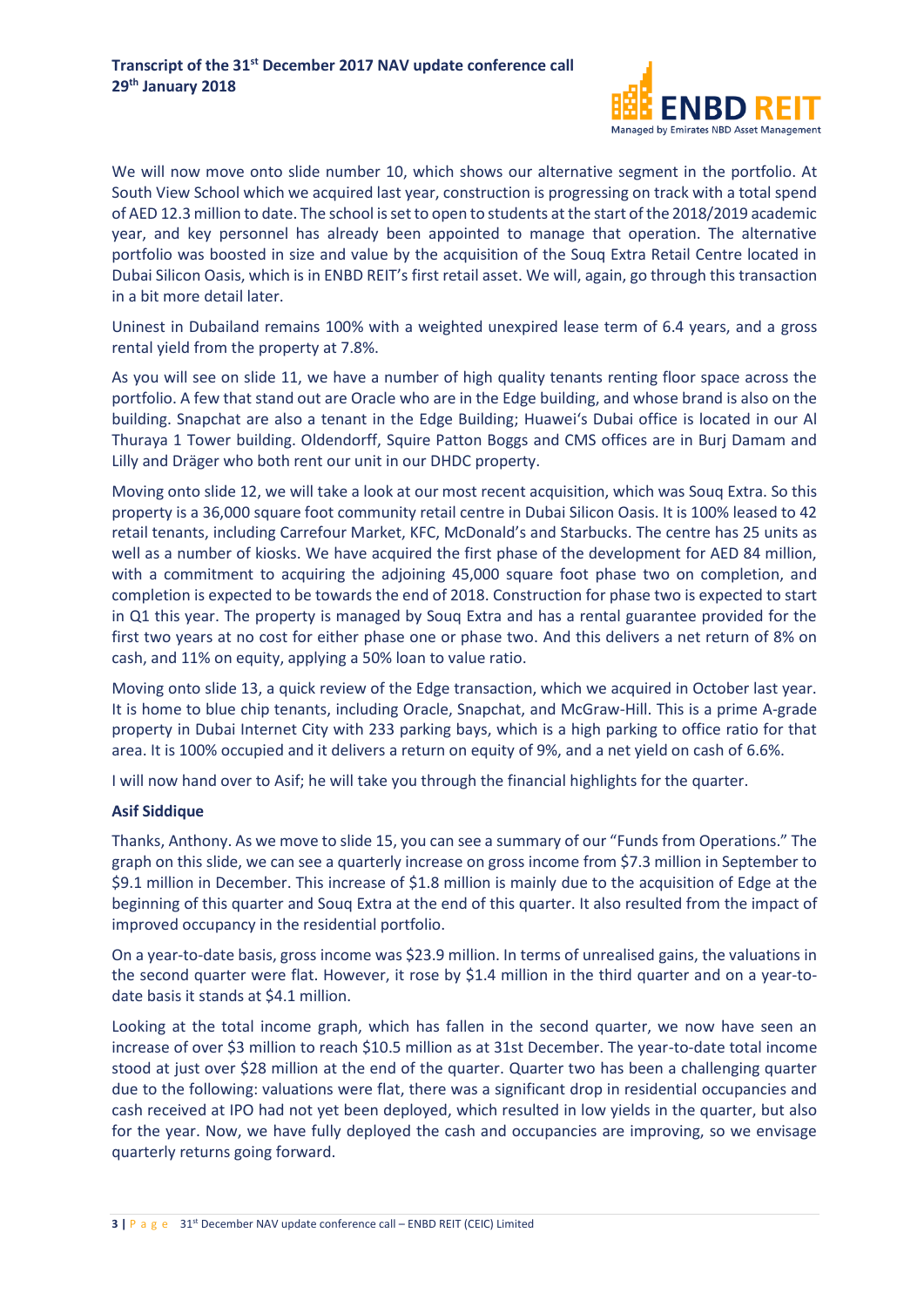

If we move to the next slide, slide 16, we break down ENBD REIT's expenses. Operating expenses for the year-to-date period totaled \$5.76 million or 24.1% of total income. It is slightly higher than the previous quarter when it was 23.3%, which is due to the one-off expenses incurred in the reinstatement of our Remraam building. Year-to-date finance cost was \$4.7 million or 16.9% of total income. This caused an increased from the previous quarter, as we drill down for the Edge and Souq Extra positions, which moved our LTV from 28% to 36%. As you may be aware, EIBOR is also increasing and as a result, our blended profit rate or finance cost increased to 4.6%. Fund expenses were \$4.9 million or 17.6% of this total income, with some one-off expenses of 2%. On this basis, ENBD REIT is achieving a net profit of \$12.6 million at a margin of 45%.

If you look at the next slide, slide 17, looking at the REIT capital structure, which is outlined on there, you will note that the terms of our financing remains the same from the previous quarter. These are in summary profit-only with maturity at 2021 and at three months EIBOR +2.5%. Repayment is 10% at the end of year four and the remaining amount of 90% is repayable at the end of year five. The remaining available drawdown amount is \$22 million and then fully drawn we will reach an LTV of approximately 39%. At present, our LTV is 36%, which Anthony already touched on, with total equity of \$300 million, and a total debt of \$168 million. We are looking at various options to increase this LTV to our desired level of 45%.

If you look at the slide 18, you will find a more detailed summary of our financials with slides covering our statement of financial position and statement of comprehensive income.

At this stage I can also mention that you are aware that value added tax has been introduced in the UAE from 1st January 2018, which will have a positive impact on the economy and stimulate Government spending. In terms of VAT, ENBD REIT has some exposure to it, as the residential portfolio will not be able to recover input VAT. We have run an impact assessment tech specialists and confirm that ENBD REIT's exposure to VAT is a minimal and bearable expense.

With this, I will pass it back to Anthony.

## **Anthony Taylor**

Thank you, Asif, so this concludes the presentation for this call. In summary, the highlights on the quarter include quarter-on-quarter increase of 1.71% in the net asset value and portfolio occupancy growth of 8% over that period to reach 87%. Together with the conclusion of the further two acquisitions, The Edge and Souq Extra, taking our loan to value to 36%, the portfolio is well positioned to perform in the coming periods. A realignment of the dividend cycle to coincide with the financial year will simplify ENBD REIT's financial calendar and enable us to adhere to international standards of best practice. We appreciate the time that you've taken to join us.

#### **Question and Answer Session**

#### **Operator**

We have a question from Mohamad Haidar from Arqaam Capital. Please go ahead.

## **Mohamad Haidar**

I have three questions please. The first one is on Souq Extra, so if the acquisition was done fully by debt, which is \$22 million, what was the acquisition yield? When you say 8% on cash and 11% on equity, what would be the acquisition yield? Is it 8%? That's one. Two, with the full consolidation of The Edge and Souq Extra, where do you see FFO growing in Q4? So in Q3 it was around \$7.6 million net of revaluation gains, so that's cash profit. Where do you see this growing with the full consolidation of the two new acquisitions? My third question is on dividends. So apparently you have \$15 million in cash on balance sheet and if we want to net out the final dividend payment, which is going to be close